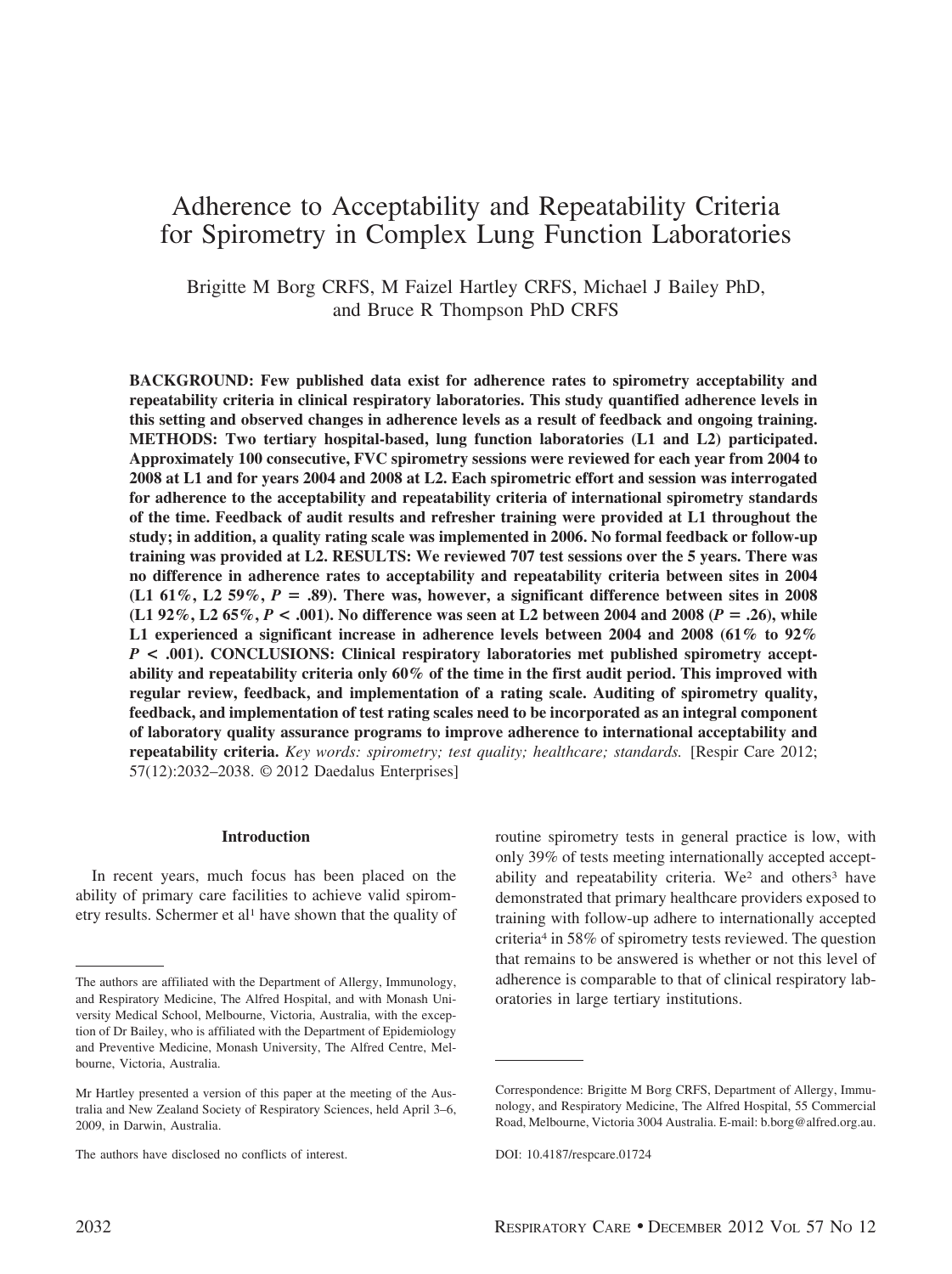Auditing and feedback of the quality of spirometry is considered essential in research, but appears to receive little attention in the clinical setting. While there are multiple studies scrutinizing the adherence to spirometry acceptability and repeatability criteria in research trials,5–9 few published data exist for clinical respiratory laboratories. Swanney et al<sup>10</sup> found only 67% of tests met acceptability criteria, while Enright et al<sup>11</sup> found  $90\%$  subjects should be able to meet repeatability criteria using clinical data. A study quoting adherence to both acceptability and repeatability criteria in the clinical environment could not be found.

The purpose of this study was to review the level of adherence to acceptability and repeatability spirometry criteria in dedicated complex lung function laboratories located in tertiary hospitals. We also investigated whether adherence levels improved in response to feedback of adherence results and re-training.

## **Methods**

Following ethics review and approval, 2 tertiary hospital-based, lung function laboratories (L1 and L2) were recruited to participate in the study. Approximately 100 consecutive FVC spirometry sessions were reviewed for each year from 2004 to 2008 at L1. Approximately 100 consecutive spirometry sessions were also reviewed at L2 for 2004 and 2008. The sample periods were chosen retrospectively, to limit bias. In addition, staff at L1 and L2 were blinded to the sample periods. In 2004 and 2008 the starting date of the sample period was the same at both sites.

To best reflect standard practice in the laboratories studied, test sessions were included regardless of the equipment used, provided that the device provided both flowvolume and volume-time curves for inspection. The devices utilized at L1 included the Elite and Profiler systems (Medical Graphics, St Paul, Minnesota), a Micro Medical portable spirometer (CareFusion, San Diego, California), a Jaeger MasterScreen Spirometer (CareFusion, San Diego, California), and a SensorMedics Vmax rolling seal spirometer (CareFusion, San Diego, California). The devices utilized at L2 were all SensorMedics Vmax mass flow sensor systems (CareFusion, San Diego, California). All devices in the study had the ability to provide automated messages relating to acceptability and repeatability criteria, though neither site encouraged staff to rely solely on the automated quality messages to assess acceptability or repeatability adherence.

Both laboratories undertook daily calibration/calibration checks of devices. Accuracy and precision checks across a range of flows, using calibrated 3 L syringes and biological controls, were conducted on a 4-weekly and fortnightly basis at L1 and L2, respectively.

## **QUICK LOOK**

## **Current knowledge**

The quality of routine spirometry in general practice is low. Less than half of tests meet internationally accepted acceptability and repeatability criteria. The quality of spirometry in dedicated clinical respiratory laboratories is not known.

## **What this paper contributes to our knowledge**

Clinical respiratory laboratories met published spirometry acceptability and repeatability criteria only 60% of the time. This can be improved with regular review, feedback, and implementation of a rating scale. Auditing of spirometry quality, feedback, and implementation of test rating scales need to be incorporated as integral components of a laboratory quality assurance program.

Each spirometric effort and session was interrogated for adherence to the acceptability and repeatability criteria of the accepted spirometry standard at time of testing,4,12 and recorded in a purpose-built database. Each effort was assessed for adherence to the acceptability criteria using the flow-volume curve, the volume-time curve, the back-extrapolated volume, and the forced expiratory time. In addition,  $FEV<sub>1</sub>$  and  $FVC$  were documented. For each spirometry session, age, height, and sex were documented, as was adherence to the repeatability criteria. Detailed definitions for acceptability and repeatability are outlined below. Where both baseline and post bronchodilator testing were performed within a test session, only baseline spirometry results were inspected.

L1 was considered to be the "intervention" site. Feedback was provided to staff in a number of formats. Results of each audit were presented at a service meeting following analysis of the audit results. Review of the acceptability and repeatability criteria was undertaken in a group setting at a service meeting each year. Finally, individual feedback was provided on an ad hoc basis as issues with acceptability and repeatability were identified. New staff undertook supervised training for at least 10 working days, with consistent reinforcement of acceptability and repeatability criteria during the training period. In 2006 a spirometry performance rating scale, based on that of Ferguson et al,<sup>13</sup> was introduced into the laboratory (Table 1). The rating scale was placed at each workstation for reference during testing. Staff were encouraged to aim for a rating of good, and to accept a lesser rating only if 8 spirometric efforts had been attempted or the subject was unable to continue with testing.4,12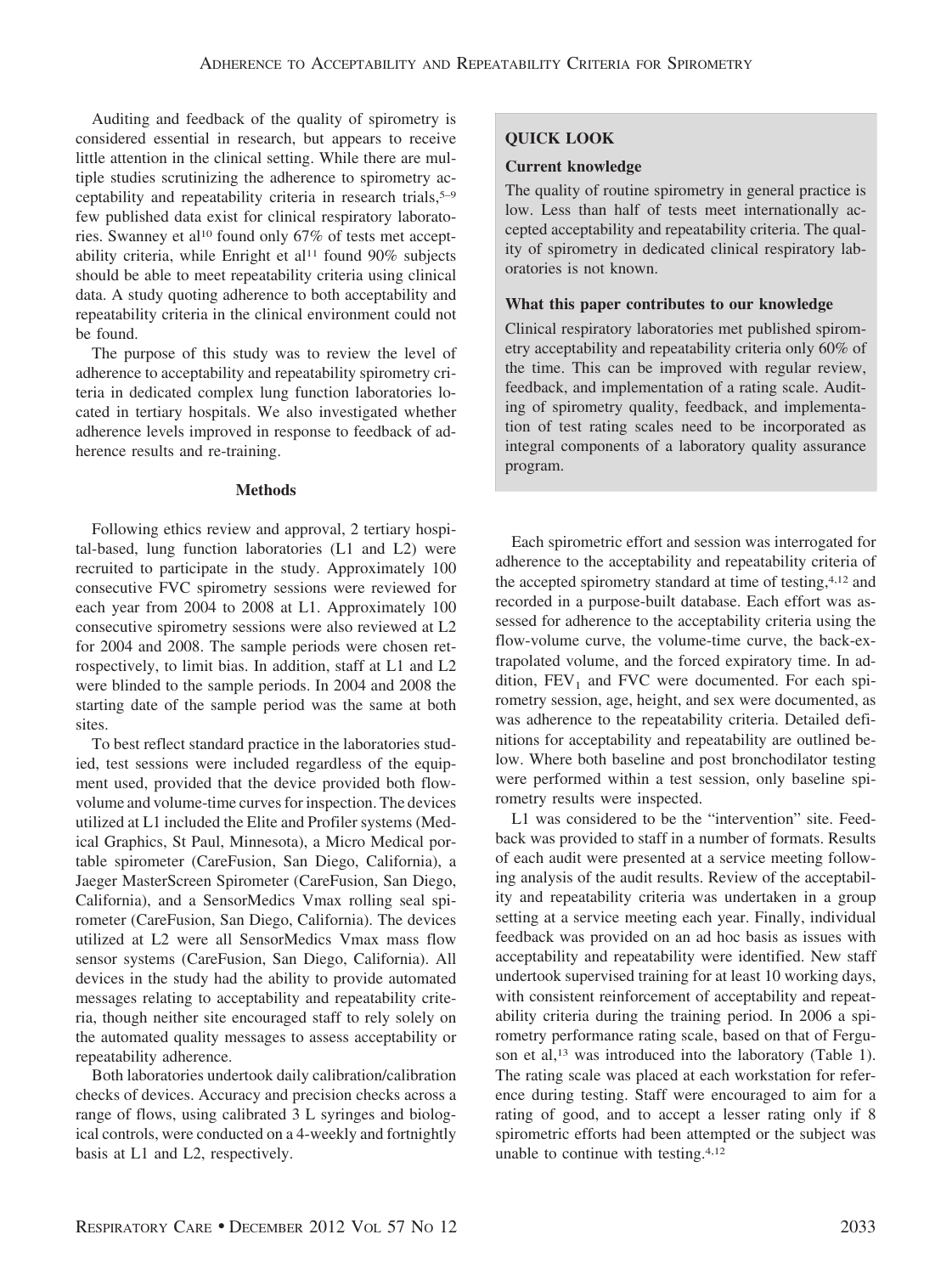| Table 1.<br>Test Quality Rating Scale |
|---------------------------------------|
|---------------------------------------|

| Rating                           | Description                                      |  |  |  |
|----------------------------------|--------------------------------------------------|--|--|--|
| Good                             | 3 acceptable efforts and                         |  |  |  |
|                                  | Best 2 $FEV_1$ are within 150 mL and             |  |  |  |
|                                  | Best 2 FVC are within 150 mL                     |  |  |  |
| Fairly Good                      | 2 acceptable efforts and                         |  |  |  |
|                                  | Both acceptable FEV, are within 150 mL and       |  |  |  |
|                                  | Both acceptable FVC are within 150 mL            |  |  |  |
| Fair                             | $\geq$ 2 acceptable efforts <i>but</i>           |  |  |  |
|                                  | Best 2 FEV <sub>1</sub> are not within 150 mL or |  |  |  |
|                                  | Best 2 FVC are not within 150 mL                 |  |  |  |
| Fairly Poor                      | Only one acceptable test                         |  |  |  |
| Poor                             | No acceptable tests                              |  |  |  |
|                                  |                                                  |  |  |  |
| (Based on data in Reference 13.) |                                                  |  |  |  |

L2 was considered to be the "control" site. L2 was not provided with any instruction as to how to manage the quality of spirometry performed in their service by the investigators. No feedback of audit results was provided to the site. In 2008 the requirement for technical comments for each test was introduced by L2's laboratory manager, but a defined scale, like that of L1, was not used.

Staff working in the laboratories included scientists (minimum of bachelor degree), technicians  $($   $> 10$  years spirometry testing experience), and registered nurses trained in the performance of spirometry. All staff performing spirometry were expected to be able to test unsupervised and to meet international acceptability and repeatability standards for spirometry, regardless of their years of experience in the field.

## **Definitions**

Acceptability Criteria:

- Start of Test Criteria: A maximal inhalation with a sharp fast take-off, no excessive hesitation or false start, and no back extrapolation error
- Artifact: There could be no artifact, such as cough in the first second, glottic interference, or early termination, that might affect measured parameters
- End of Test Criteria: Defined by one of the following: a plateau in the volume time curve for at least 1 second, subject blew for at least 6 seconds, or the subject could not or should not continue to blow.

Repeatability Criteria:

• For tests reviewed from 2004 and 2005, having met the acceptability criteria for a minimum of 3 efforts, the highest and second highest FVC values and the highest and second highest  $FEV<sub>1</sub>$  values from these acceptable efforts were within 200 mL of each other.4

- For tests reviewed from 2006 to 2008, having met the acceptability criteria for a minimum of 3 efforts, the highest and second highest FVC values and the highest and second highest  $FEV<sub>1</sub>$  values from these acceptable efforts were within 150 mL of each other.<sup>12</sup>
- The differences in repeatability criteria over time were due to publication of a new spirometry standard in 2005.12

## Repeatability Alone Criteria:

• The repeatability criteria of published standards<sup>4,12</sup> apply only to acceptable efforts. Repeatability alone criteria was defined as: Whether or not acceptability criteria were met, the highest and second highest FVC values, and the highest and second highest  $FEV<sub>1</sub>$  values from all efforts were within 200 mL of each other (for years 2004 and 2005) or 150 mL of each other (for years 2006 to 2008).4,12

## **Statistical Analysis**

Analysis was conducted using statistics software (SAS 9.2, SAS Institute, Cary, North Carolina). Comparisons were performed using chi-square tests for equal proportion and the Student *t* test for continuously normally distributed variables, with results reported as mean  $\pm$  SD. Changes in the proportion of patients meeting adherence guidelines were assessed using multiple logistic regression, fitting main effects for site and year and an interaction between site and year. To adjust for the potential confounders, age and  $FEV<sub>1</sub> Z$  score were included in the model as covariates. A 2-sided *P* value of .05 was considered to be statistically significant.

#### **Results**

A total of 707 test sessions were reviewed over the 5 year period. Table 2 outlines the subject demographics of the tests reviewed.14 At L1 the overall population studied had lower spirometry results than L2 (Z scores for FEV<sub>1</sub>, FVC, and FEV<sub>1</sub>/FVC, *t* test,  $P < .001$ ), and the L2 population was older than the population of L1 (*t* test,  $P < .001$ ).

Multivariate analysis of the entire data set showed that the ability to meet acceptability and repeatability criteria decreased with age (odds ratio  $0.98$ ,  $95\%$  CI  $0.97-0.99$ ,  $P \leq .001$ ). The FEV<sub>1</sub> Z score did not affect the ability to meet acceptability and repeatability criteria (odds ratio 1.00, 95% CI 0.92–1.09,  $P = .93$ ).

Of 3,011 individual efforts that were interrogated for adherence to acceptability criteria, 2,598 (86%) met start of test criteria, 2,279 (76%) had no evidence of artifact,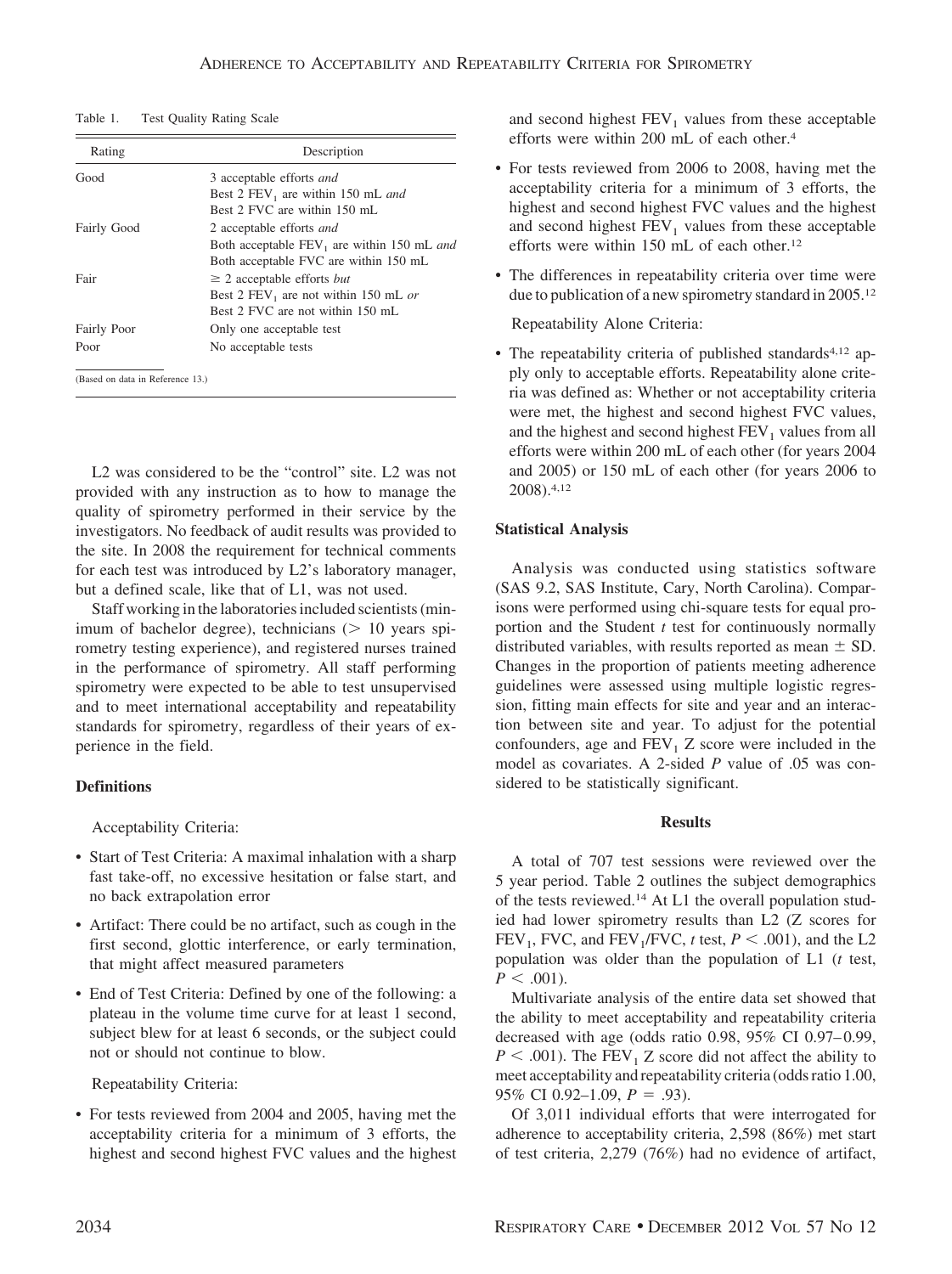#### Table 2. Subject Demographics

|                                | Laboratory 1     |                  |                  |                  |                  |                  | Laboratory 2     |  |
|--------------------------------|------------------|------------------|------------------|------------------|------------------|------------------|------------------|--|
| Year                           | 2004             | 2005             | 2006             | 2007             | 2008             | 2004             | 2008             |  |
| $\boldsymbol{n}$               | 100              | 100              | 98               | 101              | 100              | 100              | 108              |  |
| Male/female                    | 46/54            | 51/49            | 52/46            | 52/49            | 48/52            | 33/67            | 57/51            |  |
| Height, cm                     | $168 \pm 9$      | $167 \pm 9$      | $165 \pm 19$     | $166 \pm 10$     | $167 \pm 10$     | $169 \pm 10$     | $165 \pm 19$     |  |
| Age, y                         | $51 \pm 16$      | $50 \pm 18$      | $48 \pm 18$      | $48 \pm 18$      | $50 \pm 18$      | $61 \pm 17$      | $61 \pm 17$      |  |
| FEV <sub>1</sub> , L at BTPS   | $2.02 \pm 0.97$  | $2.12 \pm 0.90$  | $2.17 \pm 1.01$  | $2.02 \pm 1.04$  | $2.20 \pm 1.04$  | $2.34 \pm 0.87$  | $2.31 \pm 0.90$  |  |
| $FEV1 Z score*$                | $-2.95 \pm 1.93$ | $-2.50 \pm 1.96$ | $-2.58 \pm 2.14$ | $-2.92 \pm 2.49$ | $-2.47 \pm 2.11$ | $-1.47 \pm 1.58$ | $-1.31 \pm 1.45$ |  |
| FVC. L at BTPS                 | $3.01 \pm 1.14$  | $3.20 \pm 1.08$  | $3.20 \pm 1.15$  | $3.06 \pm 1.26$  | $3.24 \pm 1.29$  | $3.36 \pm 1.06$  | $3.15 \pm 1.08$  |  |
| FVC Z score*                   | $-2.22 \pm 1.82$ | $-1.63 \pm 1.63$ | $-1.74 \pm 1.72$ | $-2.03 \pm 2.05$ | $-1.72 \pm 1.88$ | $-1.09 \pm 1.53$ | $-1.08 \pm 1.43$ |  |
| FEV <sub>1</sub> /FVC, %       | $66 \pm 17$      | $66 \pm 17$      | $67 \pm 19$      | $66 \pm 18$      | $68 \pm 16$      | $69 \pm 12$      | $72 \pm 11$      |  |
| FEV <sub>1</sub> /FVC Z score* | $-2.10 \pm 2.75$ | $-2.15 \pm 2.75$ | $-2.03 \pm 3.16$ | $-2.34 \pm 3.03$ | $-1.83 \pm 2.74$ | $-1.17 \pm 1.94$ | $-0.75 \pm 1.82$ |  |

 $\pm$  Values are mean  $\pm$  SD

\* The Z score is the number of standard deviations from the mean reference value. For FEV<sub>1</sub>, FVC, and FEV<sub>1</sub>/FVC, a Z score < -1.64 represents a result that is outside the lower limit of normal. Reference values from Reference 14.

| Table 3. | Number of Tests Meeting ATS or ATS/ERS Acceptability |
|----------|------------------------------------------------------|
|          | and Repeatability Criteria for Spirometry            |

|              | Year | <b>Interventions</b>                            | <b>Tests</b><br>Reviewed | Met<br>Criteria<br>$n(\%)$ |
|--------------|------|-------------------------------------------------|--------------------------|----------------------------|
| Laboratory 1 | 2004 | Feedback and review                             | 100                      | 61 (61)                    |
|              | 2005 | Feedback and review                             | 100                      | 75 (75)                    |
|              | 2006 | Feedback and review.<br>spirometry rating scale | 98                       | 59 (60)                    |
|              | 2007 | Feedback and review                             | 101                      | 89 (88)                    |
|              | 2008 | Feedback and review                             | 100                      | 92 (92)                    |
| Laboratory 2 | 2004 | None                                            | 100                      | 59 (59)                    |
|              | 2008 | None                                            | 108                      | 70(65)                     |

ATS = American Thoracic Society

ERS European Respiratory Society

Feedback and review = Feedback of audit results and review of acceptability and repeatability criteria

2,395 (80%) met end of test criteria, and 2,003 (67%) met all acceptability criteria.

## **Comparisons Between and Within Sites L1 and L2 Over Time**

Table 3 shows the number of tests meeting spirometry acceptability and repeatability criteria. There was no difference in the proportion of test sessions that adhered to acceptability and repeatability criteria between sites in 2004  $(P = .89)$ . However, there was a significant difference between sites in 2008 ( $P < .001$ ). Likewise, there were significant improvements in adherence at L1 between 2004 and 2008 (61% to 92%,  $P < .001$ ). L2 had no statistically significant increase in adherence between 2004 and 2008 (59% to 65%,  $P = .26$ ). This difference in improvement

| Table 4. | Number of Tests Meeting ATS or ATS/ERS Repeatability |
|----------|------------------------------------------------------|
|          | Criteria Alone                                       |

|              | Year | Total | Met<br>Repeatability<br>Criteria Alone<br>$n(\%)$ |
|--------------|------|-------|---------------------------------------------------|
| Laboratory 1 | 2004 | 100   | 94 (94)                                           |
|              | 2005 | 100   | 94 (94)                                           |
|              | 2006 | 98    | 94 (96)                                           |
|              | 2007 | 101   | 92 (91)                                           |
|              | 2008 | 100   | 97 (97)                                           |
| Laboratory 2 | 2004 | 100   | 95 (95)                                           |
|              | 2008 | 108   | 94 (87)                                           |

remained statistically significant between sites after adjustment for patient age and  $FEV_1 Z$  score ( $P < .001$ ).

Table 4 shows the number of spirometry sessions meeting the repeatability criteria alone. Across the study period and both sites, repeatability alone criteria were met on 93% of occasions.

#### **Staffing Over Study Period**

Specific data regarding each individual test operator's ability to meet acceptability and repeatability criteria were not collected due to local ethics committee requirements. Staff turnover occurred throughout the study period at both sites, with more experienced staff generally being replaced with less experienced staff. Between 2004 and 2008 at L1, 7 staff with an average of 6 years of experience in spirometry testing departed, and 8 staff with 1.5 years of experience in spirometry testing on average were gained.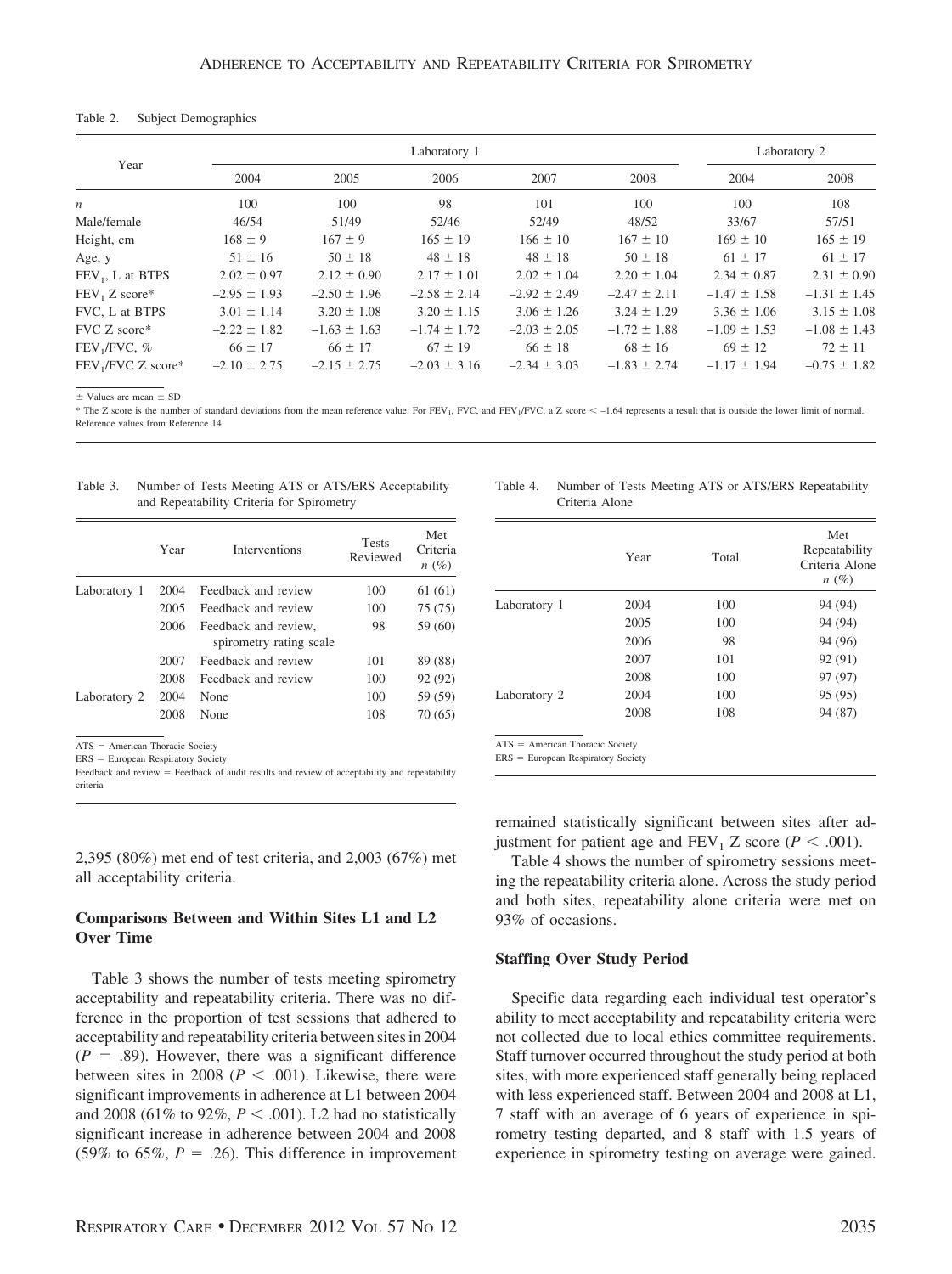Similarly, at L2, 2 staff with an average of 22 years experience departed, and 4 staff with an average of 8 years experience were gained.

## **Discussion**

After taking into account the effects of age and  $FEV<sub>1</sub>$  on the ability to meet acceptability and repeatability criteria, this study found that, although adherence to repeatability criteria alone was achieved in 93% of the samples reviewed in 2004, adherence to acceptability and repeatability criteria was poor ( $\sim 60\%$ ) at both centers. Feedback to staff and introducing rating scales improved adherence to acceptability and repeatability criteria at L1 over time (61% in 2004 to 92% in 2008), while no differences were seen over time at L2, which had no interventions during the study period. These results suggest that auditing, re-education of acceptability and repeatability criteria, and implementation of quality rating scales are vital components of laboratory quality assurance programs. These findings are clinically important because improved quality of spirometry tests should result in better information for clinicians to use in planning and providing care for their patients.

When criteria were not met, it was most commonly due to the acceptability criteria not being met, with end of test criteria and artifact being the more regular causes for failing to meet the acceptability criteria. Repeatability criteria alone were met in 93% of tests overall, perhaps reflecting that test operators are focused on meeting repeatability criteria rather than acceptability criteria. Similar findings were observed in a previous study investigating adherence in a primary care setting.2

Spirometry standards state that acceptability adherence is more important than repeatability adherence in the performance of spirometry.4,12 Moving a spirometry operator's primary focus from repeatability criteria adherence alone to acceptability and repeatability criteria adherence is vital to improving overall adherence rates. The conspicuous placement of a quality rating scale (see Table 1) at work stations at the beginning of 2006 provided an avenue to improve adherence, as the scale included acceptability and repeatability criteria. Despite the implementation of a rating scale, results from 2006 dropped in comparison to 2005 results, and were no better than the results of 2004 (see Table 3). It is not clear why this occurred; perhaps acceptability criteria were overlooked as staff focus moved to the updated repeatability criteria published in late 2005 but not implemented until 2006.12 Feedback from the 2006 audit and re-education led to increases in adherence of acceptability criteria over subsequent yearly audits. Further, audit results from L1 for 2009 and 2010, which are not included in this study, are on par with 2007 and 2008 data (88% and 92% vs 88% and 92%, respectively) showing sustained improved adherence. While the contribution of each of the methods used to attempt to improve adherence rates cannot be apportioned, as a group, all (feedback of audit results, review of acceptability and repeatability criteria, and implementation of a quality rating scale) are likely to have contributed markedly to the improvements seen in adherence rates over time as these interventions were the main differences between the 2 sites over the study interval. Actively engaging staff in a process to improve adherence, by increasing awareness of acceptability and repeatability criteria and reducing the complacency of staff, may have also contributed to the improvement in adherence rates.

Table 5 summarizes the findings of the current study and previously published studies investigating the adherence to spirometry acceptability and repeatability criteria. The table includes studies from primary care, primary care following spirometry training, and research and clinical settings. These data demonstrate that adherence to spirometry acceptability and repeatability criteria is superior in the research setting, where regular review and feedback of test quality are considered to be essential to practice. Data from clinical laboratories, where regular review is unlikely to be included in the quality control program, sat below research data for adherence to acceptability criteria, but were equivalent for repeatability criteria alone. Adherence to acceptability and repeatability criteria is lowest in the primary care setting.

The current study was able to demonstrate that equivalent levels of acceptability criteria adherence seen in the research setting could be achieved in a clinical setting when regular review and feedback of test quality are undertaken. It should be noted that the study was conducted in busy, publicly funded, clinical respiratory laboratories in tertiary referral centers (6,900 and 3,127 spirometry sessions per annum on average during the study period at L1 and L2, respectively). How translatable the findings are to smaller public or privately operated laboratories, where added pressures such as time and income generation may affect adherence levels, is not known.

The results of this study now mean that comparisons of adherence to spirometry acceptability and repeatability criteria between primary care and clinical pulmonary function laboratories can be made (see Table 5). The adherence results from 2004 in this study are higher, in comparison to results from studies investigating the quality of routine spirometry in general practice.<sup>1,15</sup> The quality of spirometry in primary care after initial training and further follow-up training2,3,16 is comparable to 2004 data from this study. This suggests that spirometry in primary care, even after follow-up training, achieves only the bare minimum expected adherence to spirometry acceptability and repeatability criteria. These findings support the importance of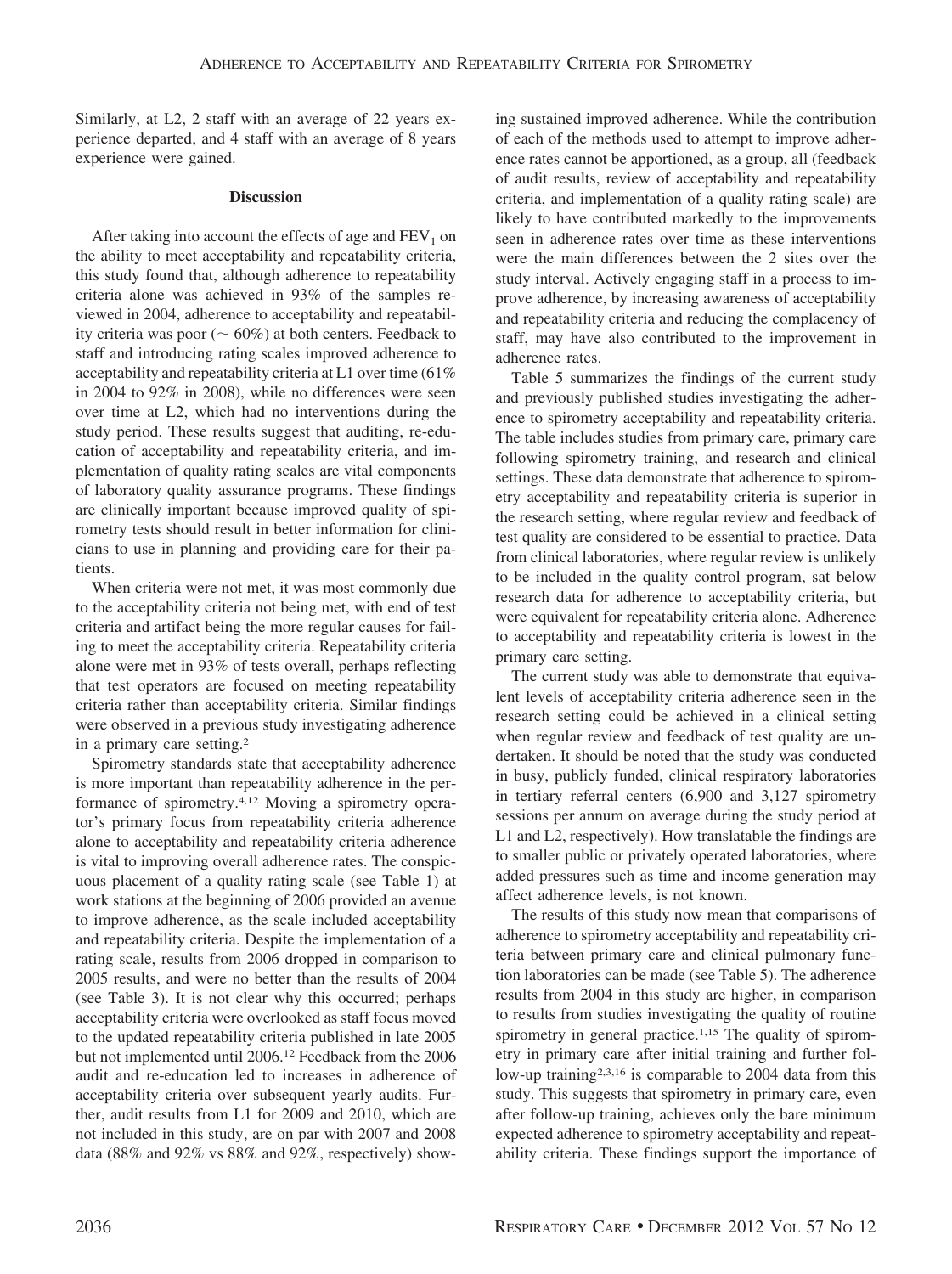| First<br>Author            | Published | Study Type                                       | Spirometry Training                               | Spirometry Quality Feedback                                        | Percent of<br><b>Tests That Met</b><br>Acceptability and<br>Repeatability Criteria |
|----------------------------|-----------|--------------------------------------------------|---------------------------------------------------|--------------------------------------------------------------------|------------------------------------------------------------------------------------|
| Borg <sup>2</sup>          | 2010      | Spirometry training                              | 14 hours                                          | 5, 7, and 9 months                                                 | 40, 58, and 58,<br>respectively                                                    |
| Burton <sup>3</sup>        | 2004      | Spirometry training                              | $3-4$ hours                                       | Weekly for 8 weeks                                                 | 57                                                                                 |
| $\text{Eaton}^{15}$        | 1999      | Spirometry training                              | 2 hours                                           | 12 weeks                                                           | 14                                                                                 |
| Schermer <sup>1</sup>      | 2009      | Adherence in primary care                        | Training and support offered None<br>twice a year |                                                                    | 39                                                                                 |
| Tuomisto $16$              | 2008      | Adherence in primary care                        | Not stated                                        | None                                                               | 79*                                                                                |
| Enright <sup>9</sup>       | 2010      | Adherence in research trials Duration not stated |                                                   | Monthly                                                            | 64                                                                                 |
| Pérez-Padilla <sup>6</sup> | 2008      | Adherence in research trials 2 days              |                                                   | Weekly                                                             | 89                                                                                 |
| Malmstrom <sup>7</sup>     | 2002      | Adherence in research trials 0.5-2 days          |                                                   | When poor quality spirometry detected<br>by central quality center | 79                                                                                 |
| Humerfelt <sup>8</sup>     | 1995      | Adherence in research trials Not stated          | 2 weeks supervised testing                        | Regular intervals                                                  | 90.5                                                                               |
| Enright <sup>5</sup>       | 1991      | Adherence in research trials                     | Written and practical exam                        | Monthly after first 18 months of study                             | 98                                                                                 |
| $Swanney^{10}$             | 2000      | Adherence in PFT lab                             | None                                              | None                                                               | 64†                                                                                |
| Enright <sup>11</sup>      | 2004      | Adherence in PFT lab                             | None                                              | None                                                               | 90 <sup>‡</sup>                                                                    |
| Present study              |           | Adherence in PFT lab                             | Initial supervised training                       | None                                                               | 63                                                                                 |
| Present study              |           | Adherence in PFT lab                             | Initial supervised training                       | Yearly audit and feedback,<br>implemented a rating scale           | 92                                                                                 |

Table 5. Comparison of Adherence to Spirometry Acceptability and Repeatability Criteria in Primary Care, Research, and Clinical Laboratories

\* Review of reported flow/volume curve acceptability only.

† Acceptability criteria only met.

‡ Repeatability criteria met.

Spirometry training = impact of spirometry training on acceptability and repeatability criteria in primary care

Adherence = adherence to spirometry acceptability and repeatability criteria

regular monitoring of quality and feedback in primary care to improve adherence to acceptability criteria.

It should be noted that in 2010 Miller et al, in a letter to the editor,<sup>17</sup> noted that an error had been made in their 2005 table addressing the end of test acceptability criteria (Table 5 in the 2005 paper by Miller et al<sup>12</sup>). The end of test criteria should have been an exhalation of at least 6 seconds duration and a plateau in the volume-time curve for at least 1 second or the subject could not or should not continue to blow. We reanalyzed our data with this end of test criteria and noted minimal changes in absolute numbers of subjects meeting acceptability and repeatability criteria. The difference in the results did not make any impact on the overall improvement seen with feedback and introducing a quality rating scale, however.

## **Limitations**

In comparison to the total number of tests performed annually at each site, the audit sample size may have introduced bias. The sample size was chosen because of the time it takes to scrutinize each individual effort for adherence to acceptability criteria. As mean age, height, and  $FEV<sub>1</sub>$  did not differ between audit periods for each site, we

are reasonably confident a representative sample of the laboratory populations was chosen for each audit.

Staff turnover was experienced during the study period. While perhaps seen as a limitation, it reflects practice in "real life" and demonstrates that, despite staff turnover and changes in experience of staff, improvements are possible.

## **Conclusions**

In conclusion, without regular quality auditing, tertiary hospital-based, clinical laboratories, dedicated to the performance of lung function, meet published spirometry acceptability and repeatability criteria only 60% of the time. However, this can be improved and maintained with regular review, feedback, and implementation of a quality rating scale. Auditing of spirometry quality, feedback, and implementation of test rating scales need to be incorporated as an integral component of laboratory quality assurance programs to improve adherence to international acceptability and repeatability criteria.

## **REFERENCES**

1. Schermer TR, Crocket AJ, Poels PJ, van Dijke JJ, Akkermans RP, Vlek HF, Pieters WR. Quality of routine spirometry tests in Dutch